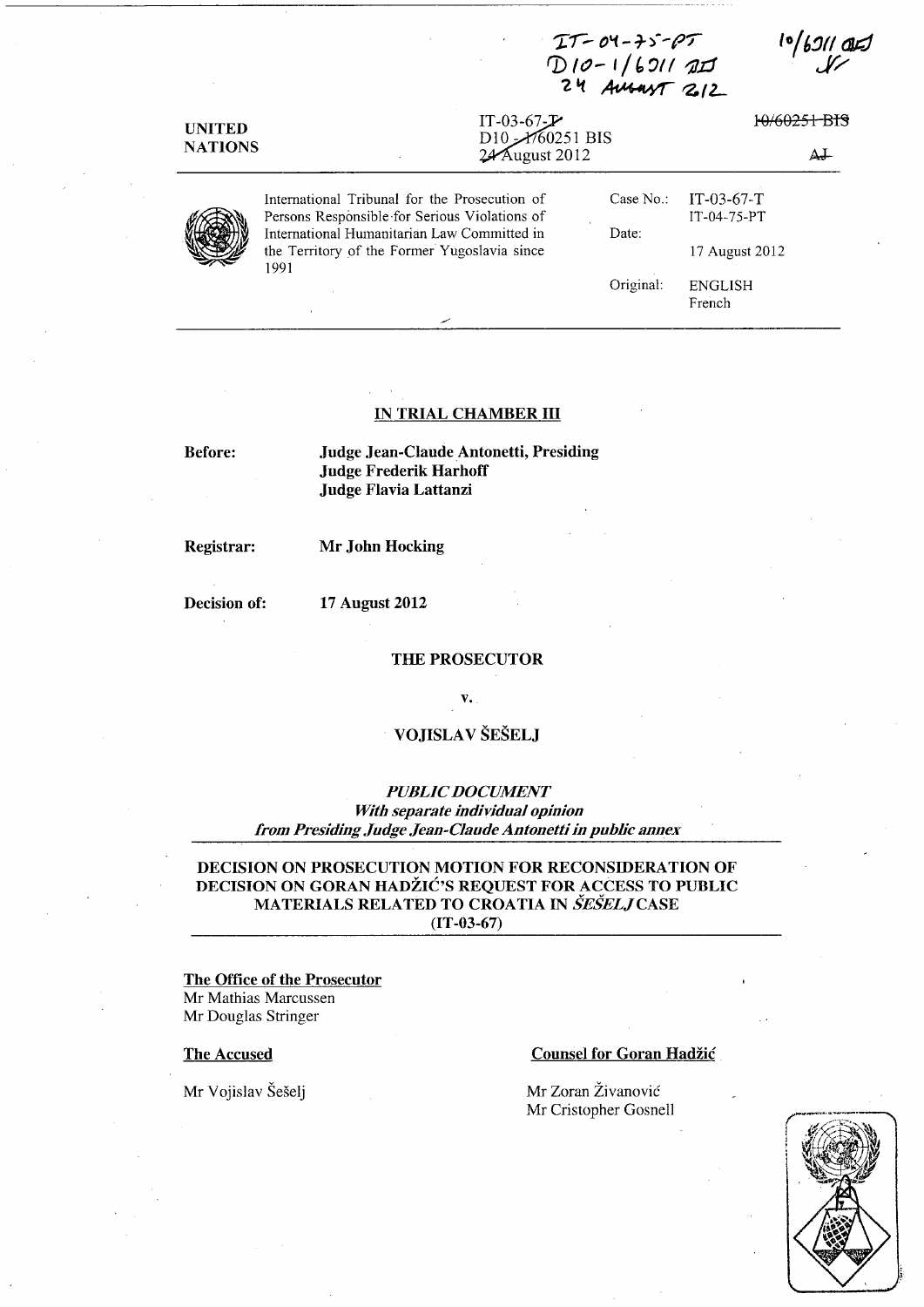$25 - 04 - 35 - 17$ 

9/60251 BIS

 $9/691171$ 

**TRIAL CHAMBER III** of the International Tribunal for the Prosecution of Persons Responsible for Serious Violations of International Humanitarian Law Committed in the Territory of the Former Yugoslavia since 1991 ("Chamber" and "Tribunal" respectively),

**SEIZED,** as a preliminary matter, of the motion filed by the Office of the Prosecutor of the Tribunal ("Prosecution") as a public document on 10 July 2012, in which the Prosecution seeks reconsideration of the Chamber's decision rendered on 27 June 2012<sup>1</sup> and asks the Chamber to allow Counsel for Ooran Hadzic, the accused in Case No. *IT-04-7S The Prosecutor* v. *Goran*   $Had\ddot{z}i\acute{c}$  ("Hadžić Defence"), to have access to all public exhibits admitted in the present case, not only those exhibits relating to events occurring in Croatia between 1991 and 1993, such as public transcripts and other public filings in the present case, $2^2$ 

**NOTING** the response filed as a public document on 17 July 2012 by the Hadzic Defence in which it objects to the Motion of 10 July 2012, submitting that the Prosecution failed to show that the Decision of 27 June 2012 contains a "clear error of reasoning" or that reconsideration is required to "prevent an injustice",<sup>3</sup> specifying furthermore that the Motion of 10 July 2012 is without merit since: (i) the criterion of review ordered by the Chamber is sufficiently specific, (ii) despite the significant volume of documents to be reviewed the Prosecution cannot plausibly assert that it does not have adequate resources and (iii) it cannot be excused of its obligation to disclose exculpatory material on the ground that it does not know the Defence's strategy or the limit of information to be disclosed, $4$ 

**SEIZED**, as a secondary matter, of the request filed by the Prosecution as a public document on 18 July 2012 in which the Prosecution seeks leave to reply to the Hadzic Response and encloses its reply, $5$ 

<sup>&</sup>lt;sup>1</sup> "Decision on Goran Hadžić's Request for Access to Public Materials Related to Croatia in Šešelj Case (IT-03-67)",

<sup>27</sup> June 2012 (public), ("Decision of 27 June 2012").<br><sup>2</sup> "Prosecution's Motion for Reconsideration of the *Décision relative à la Requête de Goran Hadžić aux fins de communication des documents publics relatifs* a *la Croatie issus de l'affaire SeSelj (IT-03-67)",* 10 July 2012 (public) ("Motion of 10 July 2012"), paras 1 and 6. The Prosecution deems, furthermore, that it is difficult for it to identify the exhibits that the Hadzic Defence will find relevant to the events in Croatia during the period in question and/or those necessary for the preparation of its defence, and that in order to achieve this, it will be required to use its limited resources whereas the Hadžić Defence is best equipped for the said task *(ibid., paras 1, 4, 5 and 7)*.

<sup>3 &</sup>quot;Response to Prosecution Motion for Reconsideration of the *Decision relative* a *la Requete de Goran HadZic aux fins de communication des documents publics relatifs* a *la Croatie issus de l'Affaire Seselj (IT-03-67)",* 17 July 2012 (public) ("Hadžić Response"), para. 1.

Hadžić Response, para. 2.

<sup>5 &</sup>quot;Prosecution Request for Leave to File Reply and Reply", 18 July 2012 (public) ("Request of 18 July 2012"), para. I. In its Reply, contained in paragraphs 2 to 6 of the Request of 18 July 2012 ("Reply"), the Prosecution submits that the Hadzic Defence mischaracterises the scope of application of Rule 75 of the Rules of Procedure and Evidence of the Tribunal; ("Rules") and the relevance of the Chamber's decisions regarding requests for access to materials in the present case filed by Jovica Stanisic, an accused in another trial before the Tribunal, notably regarding the obligation to disclose confidential documents and public exhibits (Reply, paras 2 to 5 referring to the "Decision on Stanisic Motion for Access to Confidential Materials in the *SeSelj* Case Pursuant to Rule 75 (G) (i) of the Rules", 24 April 2008 (public)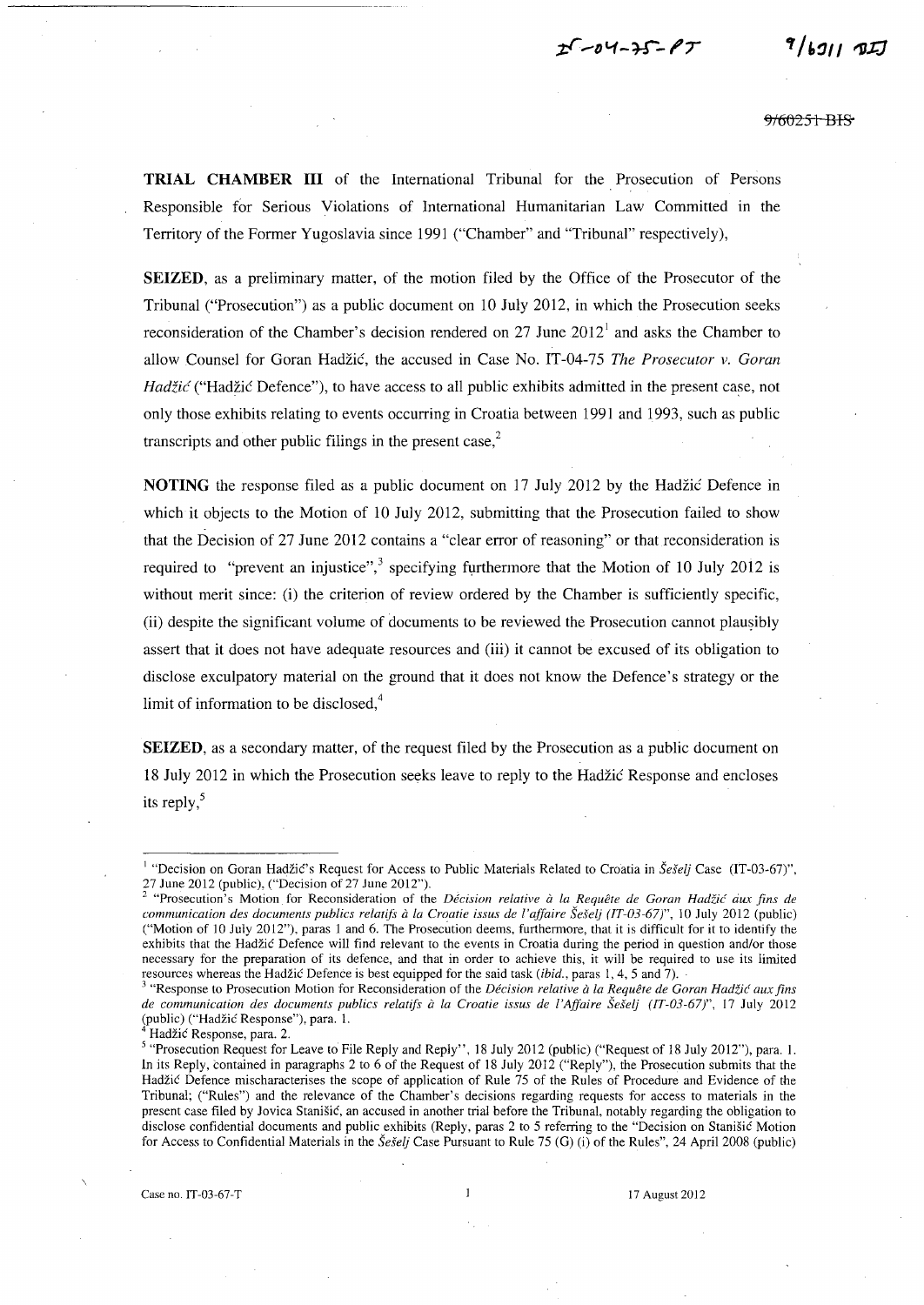$D - 04 - 75 - 17$ 

 $8/691175$ 

<del>8/60251 BIS</del>

**CONSIDERING** that, in light of the arguments put forth in the Reply, which provide additional details on the Motion of 10 July 2012, it is appropriate to allow its filing and to take the arguments raised into consideration,

**CONSIDERING** that the Accused Vojislav Seselj ("Accused") has not filed a response to either the Motion of 10 July 2012<sup>6</sup> or the Request of 18 July 2012,<sup>7</sup> and that he had previously stated during the hearing of 30 March 2010 that he would not oppose the disclosure of documents related to this case when the disclosure was sought by the defence team of another accused before the Tribunal, $<sup>8</sup>$ </sup>

**NOTING** the Decision of 27 June 2012 in which the Chamber allowed the Hadzic Defence to "examine all public material – in particular public documents disclosed pursuant to Rules  $66(A)$ and 66 (B) of the Rules, so long as they form part of the file in the sense of Article 10.1 of the "Directive for the Court Management and Support Services Section [of the] Judicial Support Services  $[of the]$  Registry", and the exhibits admitted as public documents  $-$  from the present case and relating to events occurring in Croatia between 1991 and 1993", and ordered the Prosecution to inform the Registry by 30 July 2012 at the latest of the said documents,<sup>9</sup>

**CONSIDERING** that, in response to the Request of the Hadzic Defence which the Chamber granted in part in its Decision of 27 June  $2012<sup>10</sup>$  the Prosecution had no objection to the procedure of identifying the public exhibits in the present case to which the Hadzic Defence could have access,<sup>11</sup>

**CONSIDERING** that the case-law of the Tribunal has consistently held that a Trial Chamber' has the inherent power to reconsider its own decisions and allow a request for reconsideration if the requesting party demonstrates that the impugned decision contains a clear error of reasoning

<sup>R</sup>Procedural issues, T(F) of 30 March 2010, p. 15862; *see* also the Decision of 27 June 2012, p. 1.

 $9$  Decision of 27 June 2012, p. 3 (footnote not reproduced).

*CStanišić* and *Simatović* Decision of 24 April 2008") and the "Decision on the Request of Jovica Stanišić for Public Trial Exhibits in the Seselj Case (IT-03-67)", 27 October 2010 (public) *("Stanisic* and *Simatovi('* Decision of 27 October 2010"». Furthennore, the Prosecution argues that the Decision of 27 June 2012 is inconsistent with the Chamber's approach in earlier decisions and imposes an unreasonable burden on the Prosecution *(ibid.,* para. 6).

<sup>6</sup> On 12 July 2012 the Accused received the translation into BCS of the Motion of 10 July 2012 *(see* proces-verbal of reception filed on 16 July 2012) and therefore had until 26 July 2012 to respond to it.

<sup>7</sup> On 20 July 2012 the Accused received the translation into BCS of the Request of 18 July 2012 *(see* proces-verbal of reception filed on 24 July 2012) and therefore had until 3 August 2012 to respond to it.

<sup>&</sup>lt;sup>10</sup> "Goran Hadžić's Request for Access to All Public Materials in *The Prosecutor v. Vojislav Šešelj* Related to Croatia", 15 June 2012 (public) ("Request of 15 June 2012").

<sup>&</sup>lt;sup>11</sup> The Chamber notes that in the said response, the Prosecution stated that it supported in part the present request for access to *all* public exhibits in the present case (whereas the Request of 15 June 2012 clearly stated that the Hadžić Defence was only seeking access to documents relating to events in Croatia that occurred between 1991 and 1993), but that on the other hand, it objected to documents being disclosed directly to the Accused pursuant to Rules 66 (A) and 66 (B) of the Rules, arguing that this disclosure request is not a matter for this Chamber ("Prosecution's Response to Goran Hadžić's Request for Access to All Public Materials in *Prosecutor v. Vojislav Šešelj* Related to Croatia", 26 June  $2012$  (public), paras 1 to 4).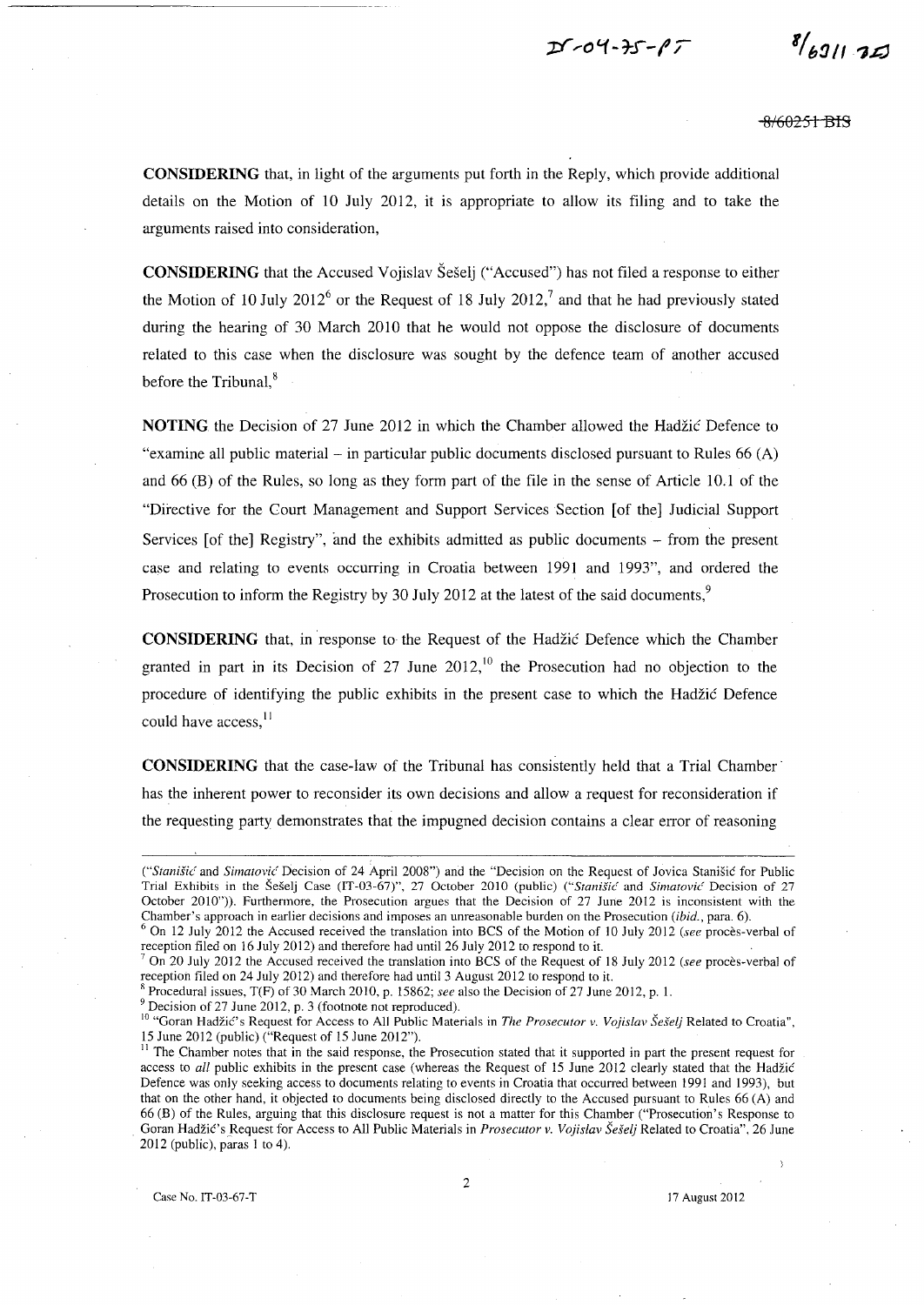$25 - 04 - 75 - 07$ 

7460<del>251 B</del>IS

or that particular circumstances, which can be new facts or arguments, justify its reconsideration to avoid injustice.<sup>12</sup>

**CONSIDERING** that, contrary to what the Prosecution argues,<sup>13</sup> the Hadžić Defence is unable to identify on its own the documents in the present case file that relate to the events in Croatia between 1991 and 1993 as it does not have access to the public exhibits in the present case, in accordance with the Decision of 18 September  $2008$ ,<sup>14</sup>

**CONSIDERING** that the Prosecution's argument that the exhibits in question in the Request of 15 June 2012 are not the Prosecution's responsibility<sup>15</sup> is unfounded as the Prosecution has access to all of the exhibits admitted in the present case, the majority of which, furthermore, were admitted at the request of the Prosecution,

**CONSIDERING,** consequently, that the Prosecution is the party that is in the best position to identify the exhibits and, if necessary, other public material not accessible to the Hadzic Defence from the present case file pursuant to the Decision of 27 June 2012,

**CONSIDERING**, furthermore, that in its *Stanišić* and *Simatović* Decision of 24 April 2008, the Chamber limited the requesting party's access to the confidential documents in the present case to thematic categories that it considered relevant in the case, explicitly excluding confidential documents that fell outside the geographical scope of the *Stanisic* and *Simatovic* case, 16

**CONSIDERING** that in its *Stanišić* and *Simatović* Decision of 27 October 2010 the Chamber found, on the basis of the same considerations as those taken into account in the *Stanisic and* 

<sup>12</sup>*See* notably *The Prosecutor* v. *Dragomir Milosevic,* Case No.IT-98-29/I-A, "Decision on Motion for Reconsideration", 12 July 2012 (public), p. 1; *The Prosecutor* v . *.ladranko Prlic et aI.,* Case No. IT-04-74-AR73.16, "Decision on Jadranko Prlic's Interlocutory Appeal Against the Decision on Prlic Defence Motion for Reconsideration of the Decision on Admission of Documentary Evidence", 3 November 2009 (public), para. 18; *The Prosecutor* v. *Enver Hadiihasanovic and Amir Kubura,* Case No, IT-01-47-A, "Decision on Appellant's Motion for Reconsideration and Extension of Time Limits", 30 January 2007 (public), para. 9 ; *Ferdinand Nahimana et af. v. The Prosecutor,* Case No. ICTR-99 -52-A, "Décision relative à la Requête de l'Appelant Jean-Bosco Barayagwiza demandant l'examen de la requête de la Défense datée du 28 juillet 2000 et Réparation pour abus de procedure", 23 June 2006 (public), para 22; *The Prosecutor* v. *Vo}islav SeSel},* Case No. IT-03~37-AR72.1, "Decision on Motion for Reconsideration of the 'Decision on the Interlocutory Appeal Concerning Jurisdiction' dated 31 August 2004", IS June 2006 (public), para. 9; *The Prosecutor v. Stanislav Galic,* Case No.IT-98-29-A, "Decision on Defence's Request for Reconsideration", 16 July 2004 (public), pp. 3 and 4.

 $13$  Motion of 10 July 2012, paras 4 and 5; Request of 18 July 2012, para. 3.

<sup>&</sup>lt;sup>14</sup> "Decision Regarding Public Access to Trial Exhibits", 18 September 2008 (public), pp. 1 and 2 in which the Chamber decided, notably, that the public could not have access to the exhibits tendered into evidence in this case, including public exhibits, before the rendering of the judgement and that it would be appropriate therefore to stay its ruling on any request to obtain access to the said exhibits until the end of the trial, with the exception of requests from the accused before the Tribunal, or national courts who might need them for the preparation of their defence. *See* also the Decision of 27 June 2012, p. 1.

<sup>&</sup>lt;sup>15</sup> Reply, para. 3: "As opposed to material subject to Prosecution's disclosure obligation, which is in the Prosecution's custody, the exhibits in the trial record are not in the Prosecution's custody and it is the Trial Chamber that *proprio motu* has determined some restrictions should temporarily apply to exhibits that are admitted as public exhibits". <sup>16</sup> Stanišić and *Simatović* Decision of 24 April 2008, paras 15 and 18 (a).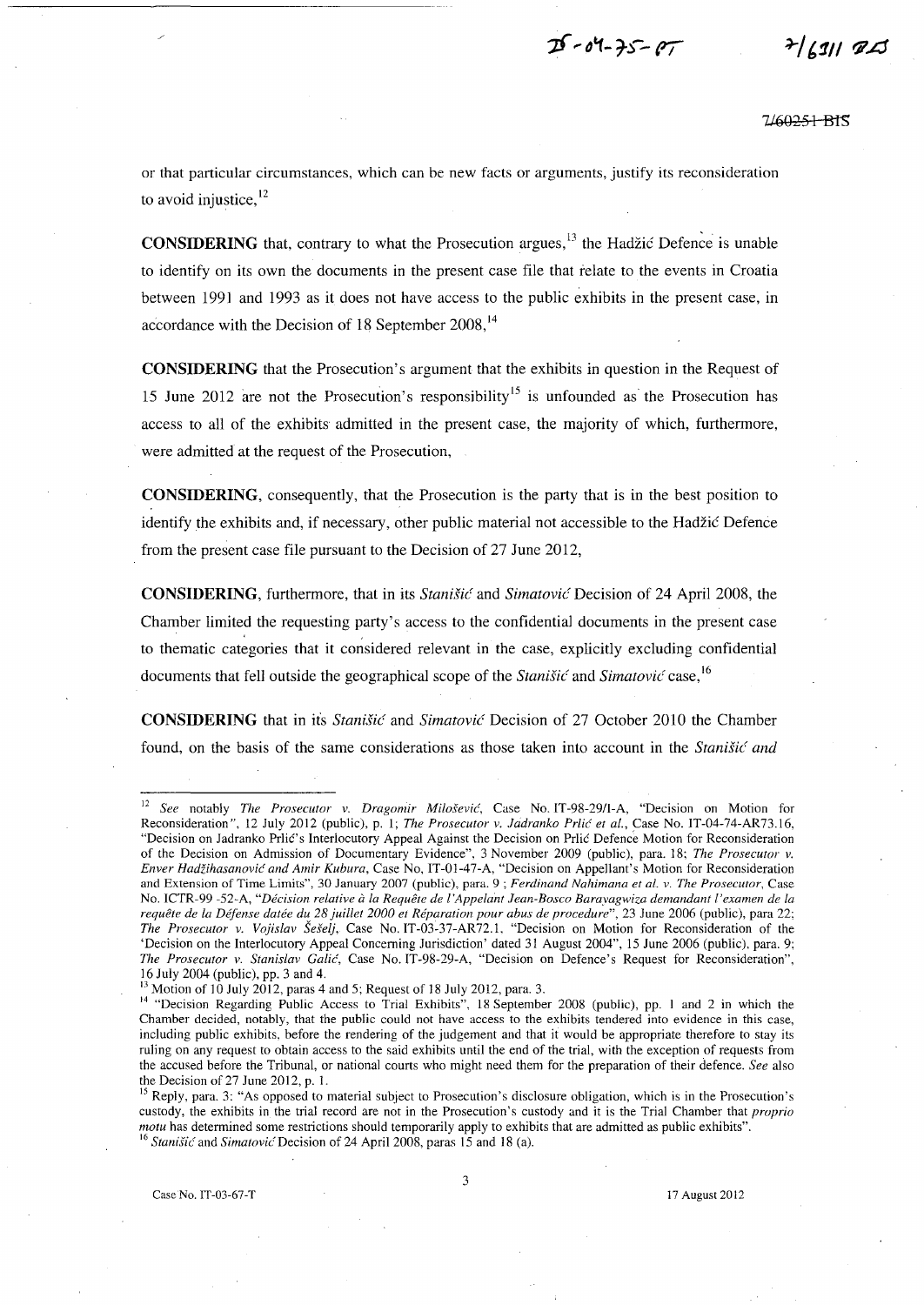$D - 04 - 25 - 97$ 

 $6/691172$ 

.6/60<del>251 BI</del>S

Simatovic Decision of 24 April 2008, that "access to public exhibits from this case [might] help the [a]pplicant in the preparation of his case", $17$ 

**CONSIDERING** that in its Decision of 27 June 2012, the Chamber found - in order to protect the rights of the accused and in light of the circumstances in the case, notably the arguments of the Hadzic Defence put forth in its Request of 15 June 2012 which the Prosecution seems to have misunderstood at the time  $18$  - that the public material in the present case relating to events in Croatia between 1991 and 1993 could help the Hadžić Defence to prepare its case,<sup>19</sup>

**CONSIDERING,** furthermore, that in its Decision of 13 March 2012 on access to confidential material, the Chamber found that the confidential *inter partes* material for which the Hadzic Defence requested disclosure was properly identified and that its general nature was clearly specified on the basis of the same criteria,<sup>20</sup>

**CONSIDERING** that the Prosecution did not raise any objection in this respect and identified the documents in question in accordance with the said decision although the number of documents to be reviewed was comparable, if not greater, than those concerned by the Decision of 27 June 2012,<sup>21</sup>

**CONSIDERING,** in any case, that the argument on the management of limited resources raised by the Prosecution<sup>22</sup> cannot justify a request for reconsideration of a Chamber's decision,

**CONSIDERING,** in light of the foregoing, that the Prosecution has failed to show how the Decision of 27 June 2012 contains a clear error of reasoning or leads to injustice,

 $22$  Motion of 10 July 2012, paras 1 and 7; Reply, para. 6.

<sup>&</sup>lt;sup>17</sup> Stanišić and *Simatović* Decision of 27 October 2010, p. 2.

<sup>18</sup>*See supra,* no. 10.

 $19$  Decision of 27 June 2012, p. 2.

<sup>&</sup>lt;sup>20</sup> Namely: "confidential *inter partes* documents in the file of the present case relating to the events that took place in Croatia between 1991 and 1993" (Decision of 13 March 2012, para. 29 (a).

<sup>&</sup>lt;sup>21</sup> The Chamber notes in this respect that the Decision of 13 March 2012 concerned not only the exhibits under seal but also transcripts of testimony heard in closed and private session, confidential submissions of the parties and confidential decisions in the case file, *etc.* (Decision of 13 March 2012, para. 28).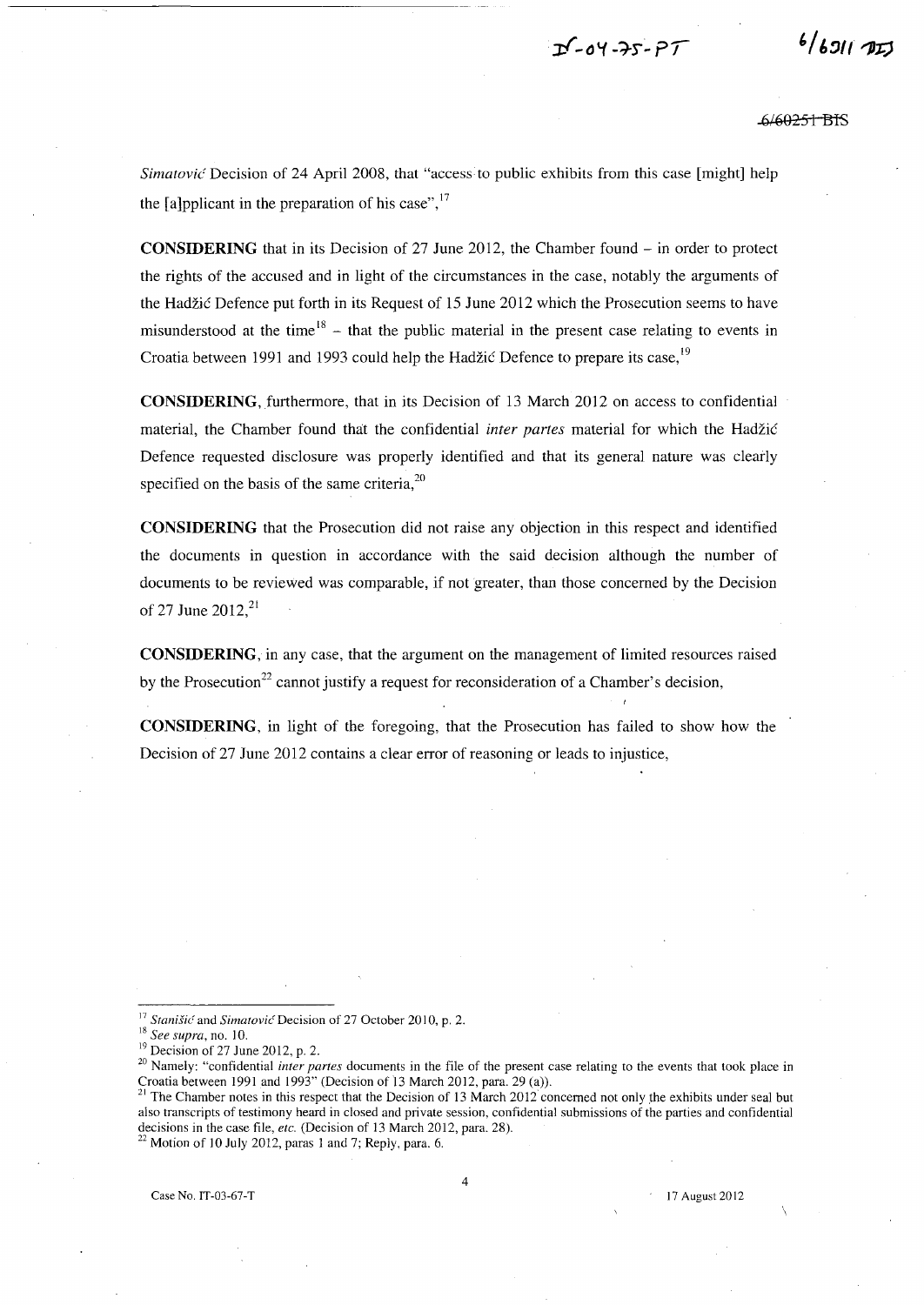$D - 04 - 75 - 107$ 

5<del>/60251 B</del>TS

**r/ bJ{ I** *"lis* 

#### **FOR THE FOREGOING REASONS,**

**PURSUANT TO** Articles 21 (2) and 21 (4) (b) of the Statute of the Tribunal and Rules *S4* and 73 of the Rules,

**GRANTS** the Request of 18 July 2012 and allows the Prosecution to file its Reply,

**DENIES** the Motion of 10 July 2012,

**UPHOLDS** the Decision of 27 June 2012 pursuant to which the Chamber ordered the Prosecution to inform the Registry of the public material relating to events that occurred in Croatia between 1991 and 1993 and that are part of the file in the present case, and requested that the Registry disclose to Hadžić the documents identified in this way,<sup>23</sup> AND,

**ORDERS** that, considering the date of the present decision, the deadline set in the Decision of 27 June 2012 be extended until 30 August 2012.

Presiding Judge Antonetti attaches a separate individual opinion.

Done in English and French, the French version being authoritative.

Done this seventeenth day of August 2012 The Hague The Netherlands

Jean-Claude Antonetti Presiding Judge

### **[Seal of the Tribunal]**



 $23$  Decision of 27 June, 2012, p. 3.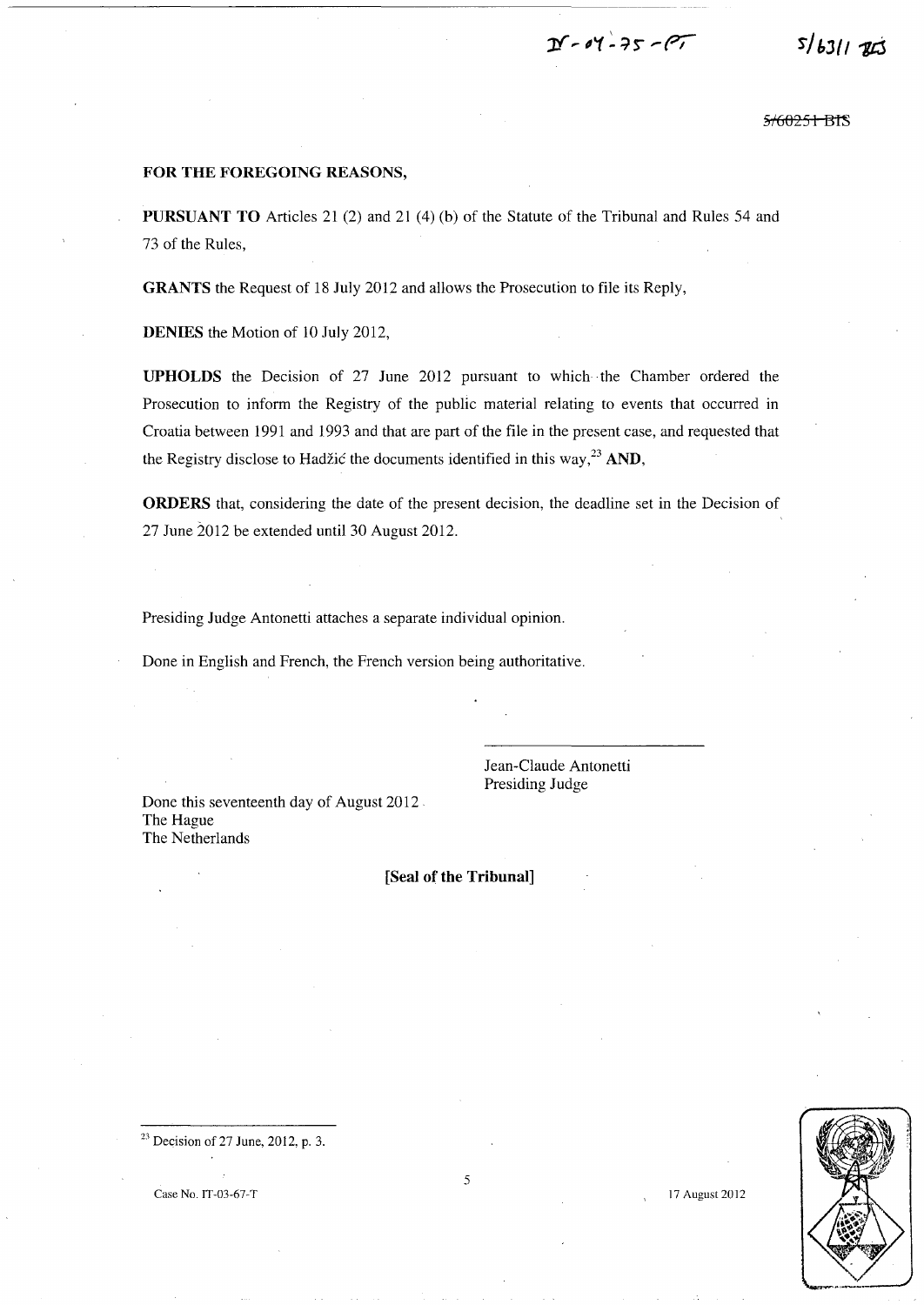$4/691195$ 

460251 BIS

## ANNEX: SEPARATE INDIVIDUAL OPINION OF JUDGE ANTONETTI

#### Requests for Reconsideration

On 15 June 2012, Trial Chamber III was seized of a request filed as a public document on behalf of Goran Hadzic, an accused before the Tribunal in Case No. IT-04-75 *The Prosecutor v. Goran Hadžić.*<sup>24</sup> In this request, **Goran Hadžić** sought access to all public documents regarding events in Croatia between 1991 and 1993 which form part of the case file in the Šešelj Case No. IT-03-67.<sup>25</sup> In a decision rendered on 27 June 2012, the Trial Chamber partially granted the Accused Hadžić's request and gave him access to all public material and exhibits relating to events in Croatia between 1991 and 1993 from the Seselj case.<sup>26</sup> The Chamber also ordered the Office of the Prosecutor to inform the Registry, no later than 30 July 2012, of the public material relating to events in Croatia between 1991 and 1993 that are part of the file in the Seseli case.<sup>2</sup>

On 10 July, the Office of the Prosecutor filed a motion before the Chamber for reconsideration of the Decision of 27 June, deeming that the defence team for Goran Hadžić should have access to all the public exhibits in the Seselj case and not only the public exhibits concerning events in Croatia.<sup>28</sup> The Office of the Prosecutor argued that it would be difficult for it to identify which exhibits the defence for the Accused Hadzic would consider relevant to events in Croatia since many exhibits in the Seselj case might be considered relevant to events in Croatia.29 Additionally, according to the Prosecution, the Defence is best equipped to determine which exhibits are relevant to events in Croatia.<sup>30</sup> The Prosecution argued furthermore that it should not be required to use its limited resources to implement the Chamber's decision· of IS June and inform the Registry of the public documents regarding events in Croatia between 1991 and 1993.<sup>31</sup>

In response to this motion for reconsideration from the Office of the Prosecutor, the Defence for the Accused Hadzic put forth its arguments to the Chamber in a document filed on 17 July 2012.<sup>32</sup> It argued firstly that the criterion indicated by the Chamber in the Decision of 15 June was sufficiently specific, that, on the other hand, the Prosecution could not argue that it does not have the necessary resources to identify the exhibits in question, and finally, that any exercise of disclosure requires the application of some criteria of relatedness and relevance. It is for these reasons that the Defence for the Accused Hadžić submits that the Prosecution cannot

*29 Ibid.,* para. 4.

*30 Ibid.,* para. 5.

<sup>31</sup>*Ibid.,* para. 7.

<sup>&</sup>lt;sup>32</sup> The Prosecutor v. Vojislav Šešelj, Case No. IT-03-67-T, "Response to Prosecution Motion for Reconsideration of the Décision relative à requête de Goran Hadžić aux fins de communication des documents publics relatifs à la Croatie *issus de l'ajfaire SeSelj* (IT-03-67)". 17 July 2012 (public).





<sup>&</sup>lt;sup>24</sup> The Prosecutor v. Goran Hadžić, Case No. IT-04-75, "Goran Hadžić's Request for Access to All Public Materials in *Prosecutor* v. *Vojislav Seselj* Related to Croatia", 15 June 2012 (public).

*<sup>25</sup> Ibid.,* paras 2 and 7.

<sup>&</sup>lt;sup>26</sup> The Prosecutor v. Vojislav Šešelj, Case No. IT-03-67-T, "Decision on Goran Hadžić's Request for Access to Public Materials Related to Croatia in *Šešelj* Case (IT-03-67)", 27 June 2012 (public), p. 3. <sup>27</sup> *Ibid.* 

<sup>28</sup>*The Prosecutor* v. *Vojislav SeSelj.* Case No. IT-03-67-T, "Prosecution's Motion for Reconsideration of the *Decision relative* if *la requere de Goran Hadiic aux fins de communication des documents publics relatifs* if *la Croatie issus de l'ajfaire SeSelj* (IT-03-67)", 10 July 2012 (public), para. 1.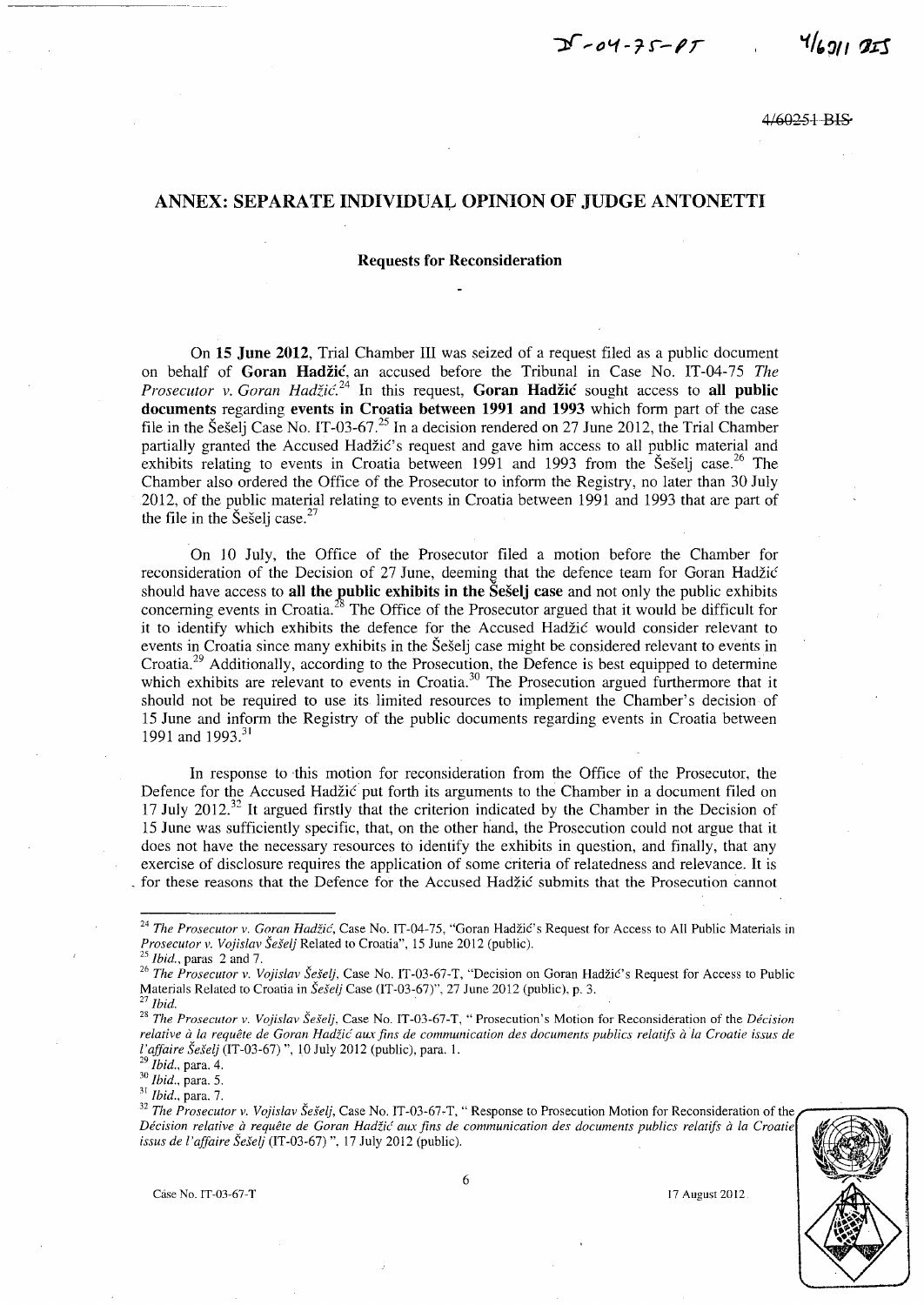$25 - 04 - 75 - 07$ 

 $7/6911921$ 

2/60<del>251 BTS</del>

ask to be excused from its obligation to disclose material under the pretext that it does not know the Accused's line of defence.<sup>33</sup> The defence team of the Accused Hadžić argues that no cause has been shown to warrant reconsideration of the Chamber's decision and that, consequently, the Chamber must reject the Prosecution's motion for reconsideration.<sup>3</sup>

On the procedural level, the terms "review" and "reconsideration" are used interchangeably by the Chambers and relate to the reconsideration of a Chamber's decision prior to the delivery of a final judgement. This procedure is not provided for under any provision of the Rules of Procedure and Evidence of the Tribunal. The term "review" concerns the procedure provided for in Chapter 8 of the Rules of Procedure and Evidence of the Tribunal, which allows for the possibility of submitting a request for a review of the judgement.<sup>35</sup> Only a final judgement, that is to say, a "decision which terminates the proceedings", $36$  may be reviewed pursuant to Article *2S* of the Statute and Rule 120 of the Rules.

No provision of the Tribunal's Rules of Procedure and Evidence provides for the possibility of filing a request for reconsideration of a decision previously rendered by a Chamber, which is what the Trial Chamber pointed out in the *Prosecutor v. Dario Kordic and Mario Cerkez* case in 1999 by recalling that "motions to reconsider are not provided for in the Rules and do not form part of the procedures of the International Tribunal".<sup>37</sup>

However, the Appeals Chamber did not adopt a strict interpretation of the Rules as the Trial Chamber in the *Kordić* case had done. In 1999, in the *Delalić et al.* case, it stated that particular circumstances could justify reconsideration by a Trial Chamber or the Appeals Chamber of one of its decisions: "Considering that in the absence .of particular circumstances justifying a Trial Chamber or the Appeals Chamber to reconsider one of its decision, motions for reconsideration do not form part of the procedure of the International Tribunal".<sup>38</sup> In this case, the Appeals Chamber rejected the emergency motion for reconsideration filed by the Accused, basing itself notably on the fact that "the Emergency Motion does not disclose any new material facts not available to the Appellant at the time of the Original Request";<sup>39</sup> consequently, the Chamber deemed that it would not be appropriate to consider the emergency motion.<sup>40</sup>

At first glance, the above-quoted reasoning from the *Delalic et al* case is surprising. It appears to me that the rules specifically provide for an appeals procedure and that it is solely up to the Appeals Chamber to decide whether a decision is valid or not. In my opinion, it is not up to the Chamber to reconsider its decision. Why? The fact of reconsidering a decision at any opportunity may mean that the Judges were careless  $-$  even vague  $-$  in their decision-making. This is not how I see it because when we make a decision, it is after a long process involving Judges, assistants and interns, and every decision is carefully thought out. How then can we

*<sup>33</sup> Ibid.,* para. 2.

*<sup>34</sup> Ibid.,* para. 5.

<sup>&</sup>lt;sup>35</sup> Rule 119 of the Rules of Procedure and Evidence of the Tribunal.

*<sup>36</sup> Semanza* Case, *"Arret (Requete en revision de la decision de la Chambre d'appel du* 31 *mai 2000)",* 4 May 2001, p. *4, Laurent Semanza* v. *The Prosecutor,* Case No. ICTR-97-20-A. *See* also, *The Prosecutor* v. *Imanishimwe,* Case No. ICTR-97-36-AR72, "Arrêt (Requête en révision)", 12 July 2000, p. 2; *The Prosecutor v. Bagilishema*, Case No, ICTR-95-1A-A, "Appeal Judgement (Motion for Review of the Pre-Hearing Judge's Decisions of 30 November and 19 December 2001)", 6 February 2002, p. 2; Decision of 14 September 2000, p. 3; Appeals Judgement of 31 March 2000, para. 49. *See* also, *Tadic'* Case, Decision, para. 22; *The Prosecutor* v. *Hazim Delic',* Case No, IT-96-21-R-RI19, "Decision on Motion for Review", 25 April 2002 *("Delic Case, Decision")*, para. 8.

<sup>37</sup>*The Prosecutor* v. *Dario Kordic'* and *Mario Cerkez,* Case No. *IT-95-14/2,* "Decision on Prosecutor's Motion for Reconsideration", 15 February 1999, p. 2.

<sup>&</sup>lt;sup>38</sup> The Prosecutor v. Zejnil Delalić et al, Case No. IT-96-21-A, "Order of the Appeals Chamber on Hazim Delić's Emergency Motion to Reconsider Denial of Request for Provisional Release", 1 June 1999 (public), p. 4. <sup>39</sup>*Ibid.* 

<sup>40</sup>*Ibid.*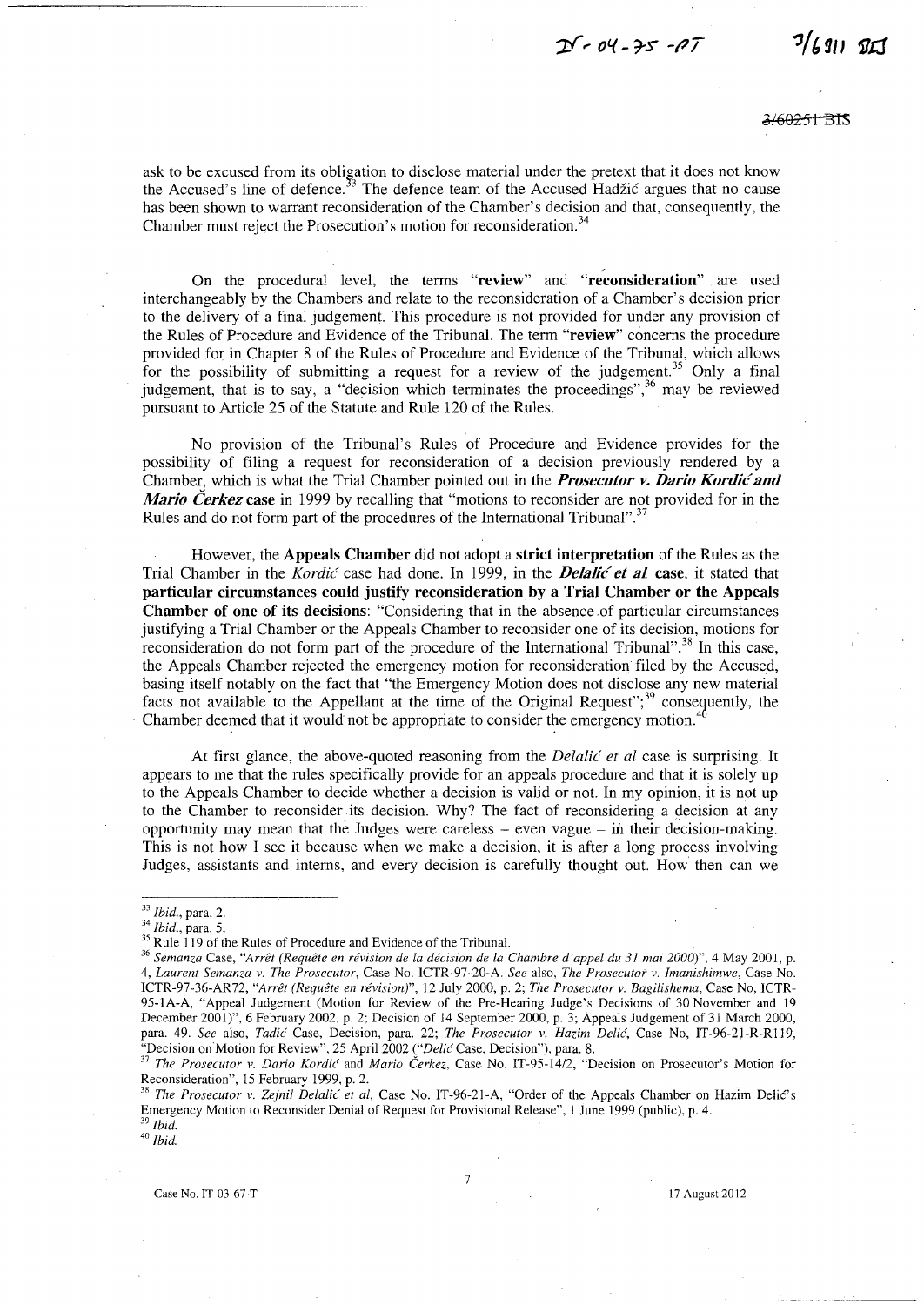$I - 04 - 35 - 97$ 

*z../I/)* **/l1J.rj** 

reverse our decision only a few hours later? Such reasoning "undermines" international justice because it allows at any moment for the possibility of objecting to a Chamber's decision. This is the course being followed by the parties when they systematically submit written or oral requests for reconsideration.

As an example, I can cite two cases that illustrate this problem: the **Mladic** case on the one hand and the **Haradinaj** case on the other. Firstly, in case of *The Prosecutor* v. *Ratko Mladic*<sup>41</sup> the Trial Chamber rendered a decision in which it set the date for the start of the hearings with the Prosecution's first witness for 25 June 2012.<sup>42</sup> The Defence team of the Accused Mladic filed a **motion for reconsideration** of this decision, arguing that the Chamber's decision was based on an error of reasoning and that relevant new information was presented by the Defence.<sup>43</sup> It requested reconsideration of the Chamber's decision and the granting of a sixmonth extension before the start of the trial to prepare the Accused's defence.<sup>44</sup> The Trial Chamber granted this motion and reconsidered its decision, pushing back the presentation of evidence to 9 July 2012 instead of the initial date of 24 June.<sup>45</sup>

In the case of *The Prosecutor* v. *Ramush Haradinaj et aI.,* Trial Chamber II was seized of a joint motion from the three accused, Haradinaj, Balaj and Brahimaj, in which they alleged a violation of Rule 68 by the Prosecution,<sup>46</sup> and misconduct on the part of Mr Rogers from the Office of the Prosecutor.<sup>47</sup> The Chamber rendered a decision on 12 October 2011 in which it found that the Office of the Prosecutor had indeed violated Rule 68 of the Tribunal's Rules of Procedure and Evidence and ordered a reprimand against Mr Rogers pursuant to Rule 68 *bis·.<sup>48</sup>* The Office of the Prosecutor filed a motion before the Chamber for the reconsideration of this decision, requesting that the reprimand against Mr Rogers be vacated.<sup>49</sup> Following this motion, the Presiding Judge of the Chamber, Bakone Justice Moloto, reversed his position and in a decision rendered on 27 March 2012, vacated the reprimand against Mr Rogers.<sup>5</sup>

How to explain then the position of the Appeals Chamber according to which particular circumstances can justify reconsideration by a Trial Chamber or the Appeals Chamber of one of its decisions, unless we deem it to be a way for it to avoid being seized of objections by leaving it to the Trial Chambers to review their own decisions.

<sup>&</sup>lt;sup>41</sup> The Prosecutor v. Ratko Mladić, Case No. IT-09-92.

*<sup>42</sup> The Prosecutor v. Ratko MladiG',* Case No. IT-09-92-T, "Decision on Urgent Defense Motion of 14 May 2012 and Reasons for Decision on Two Defence Requests for Adjournment of the Start of Trial of 3 May 2012", 24 May 2012 (public), para. 27.

<sup>&</sup>lt;sup>43</sup> The Prosecutor v. Ratko Mladić, Case No. IT-09-92-T, "Motion to Reconsider Decision of 24 May 2012", 30 May 2012 (public), para. 4.

*<sup>44</sup> Ibid.,* para. 15.

<sup>&</sup>lt;sup>45</sup> The Prosecutor v. Ratko Mladić, Case No. IT-09-92-T, "Decision on Defense Motion for Reconsideration", 22 June 2012 (public), p. 2.

<sup>&</sup>lt;sup>46</sup> Rule 68 of the Rules of Procedure and Evidence of the Tribunal concerns disclosure of exculpatory and other relevant material.

*<sup>47</sup> The Prosecutor v. Ramush Haradinaj, Idriz Balaj and Lahi Brahimaj,* Case No. *IT-04-84bis-T,* "Joint Defense Motion for Relief from Rule 68 Violations by the Prosecution and for Sanctions to be Imposed Pursuant to Rule 68 *bis"*, 9 September 2011 (public with confidential annexes), para. 40.

*<sup>48</sup> The Prosecutor v. Ramush Haradinaj, Idriz Balaj and Lahi Brahimaj,* Case No. IT-04-84bis-T, "Joint Defense Motion for Relief from Rule 68 Violations by the Prosecution and for Sanctions to be Imposed Pursuant to Rule 68 *bis",* 12 October 2011 (public), para. 71.

*<sup>49</sup> The Prosecutor v. Ramush Haradinaj, Idriz Balaj and Lahi Brahimaj,* Case No. IT-04-84bis-T, "Motion for reconsideration of relief ordered pursuant to rule 68 *bis",* 25 October 2011 (public), para. 20.

*<sup>50</sup> The Prosecutor v. Ramush Haradinaj, Idriz Balaj and Lahi Brahimaj,* Case No. *IT-04-84bis-*T, "Decision on Prosecutor's Motion for Reconsideration of Relief Ordered Pursuant to Rule 68 *bis* with Partially Dissenting Opinion of Judge Hall", 27 March 2012 (public), para. 44.